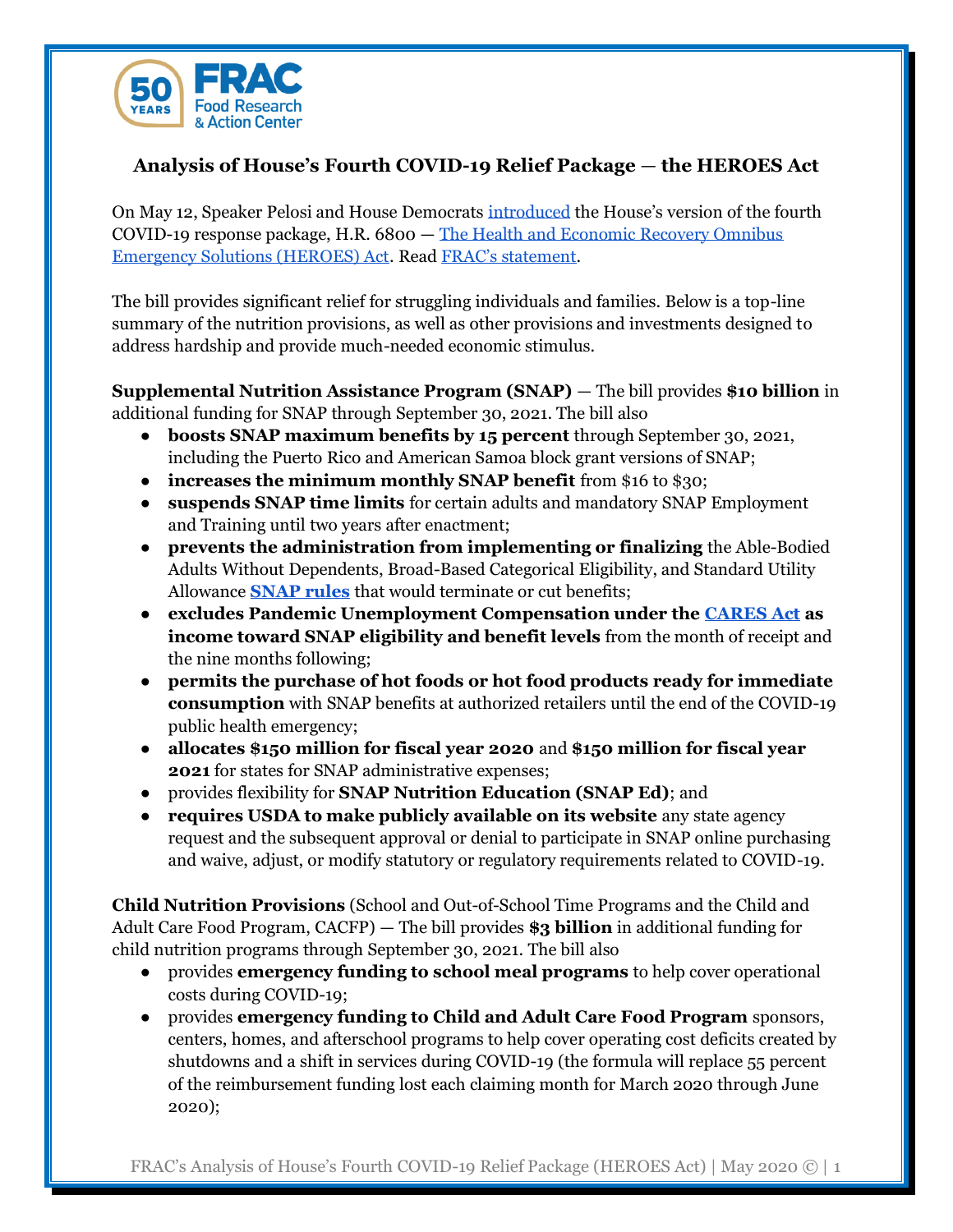- **extends th[e Pandemic Electronic Benefit Transfer](https://frac.org/pebt) (P-EBT) program** through fiscal year 2021, which allows families to receive benefits through the summer until schools reopen and if schools close due to another outbreak; the bill also
	- includes several provisions to strengthen P-EBT, including **allowing states to include children who would have otherwise received meals through child care**;
	- **requires that state plans support access to families who have been economically impacted by the pandemic and become newly eligible for benefits**, and provides funding for the state administrative costs of operating the program; and
	- requires USDA to assess the feasibility of **Puerto Rico, the Commonwealth of the Northern Mariana Islands, and American Samoa** to participate in P-EBT, and allow them to submit plans based on those assessments;
- **extends waiver authority** provided to USDA under the Families First Coronavirus [Response Act](https://frac.org/wp-content/uploads/h.r.-6201-top-line-summary-nutrition-provisions.pdf) to the **Fresh Fruit and Vegetable Program (FFVP)** to give more flexibility for schools to serve FFVP foods;
- ensures that certain calculations under the Richard B. Russell National School Lunch Act and the Child Nutrition Act that are based on reimbursements for the school year 2019–2020 (e.g., commodity allocations and administrative funding amounts) may not be less than the amounts provided for school year 2018–2019; and
- **requires USDA to make public all child nutrition waiver applications** authorized by the Families First Coronavirus Response Act, **as well as USDA's response** to such applications, in a timely manner.

**Special Supplemental Nutrition Program for Women, Infants, and Children (WIC)**  — The bill provides **\$1.1 billion** in additional funding to meet increased demand for WIC, to remain available through September 30, 2022. The bill also

● **allows USDA to increase the value of the WIC Cash Value Voucher (CVV)** from \$9 for children and \$11 for women per month to \$35 per month for women and children through the end of fiscal year 2020.

**Older Americans Act Nutrition Programs** — The bill provides an additional \$19 million in funding for nutrition services and \$1 million for nutrition programs for Native Americans.

**Emergency Food Programs** — The bill provides \$150 million for The Emergency Food Assistance Program (TEFAP) for commodities and administration through September 30, 2021, \$25 million for Farm to Food Bank, and waives the non-federal match for TEFAP administrative funds.

**Food Distribution Program on Indian Reservations (FDPIR)** — The bill waives the payment of the non-federal share requirement for FDPIR funding provided in the CARES Act. The bill also allows Tribal member households participating in SNAP and unable to access approved retail food stores due to COVID-19 to have access to FDPIR.

**Earned Income Tax Credit (EITC)/Child Tax Credit (CTC)** — The bill strengthens EITC and CTC through several provisions, including by expanding the eligibility and the amount of the EITC for taxpayers with no qualifying children; making CTC fully refundable for 2020, and increasing the amount to \$3,000 per child over age 6 (\$3,600 for a child under age 6); and making 17-year-olds qualifying children for CTC.

FRAC's Analysis of House's Fourth COVID-19 Relief Package (HEROES Act) | May 2020 © | 2